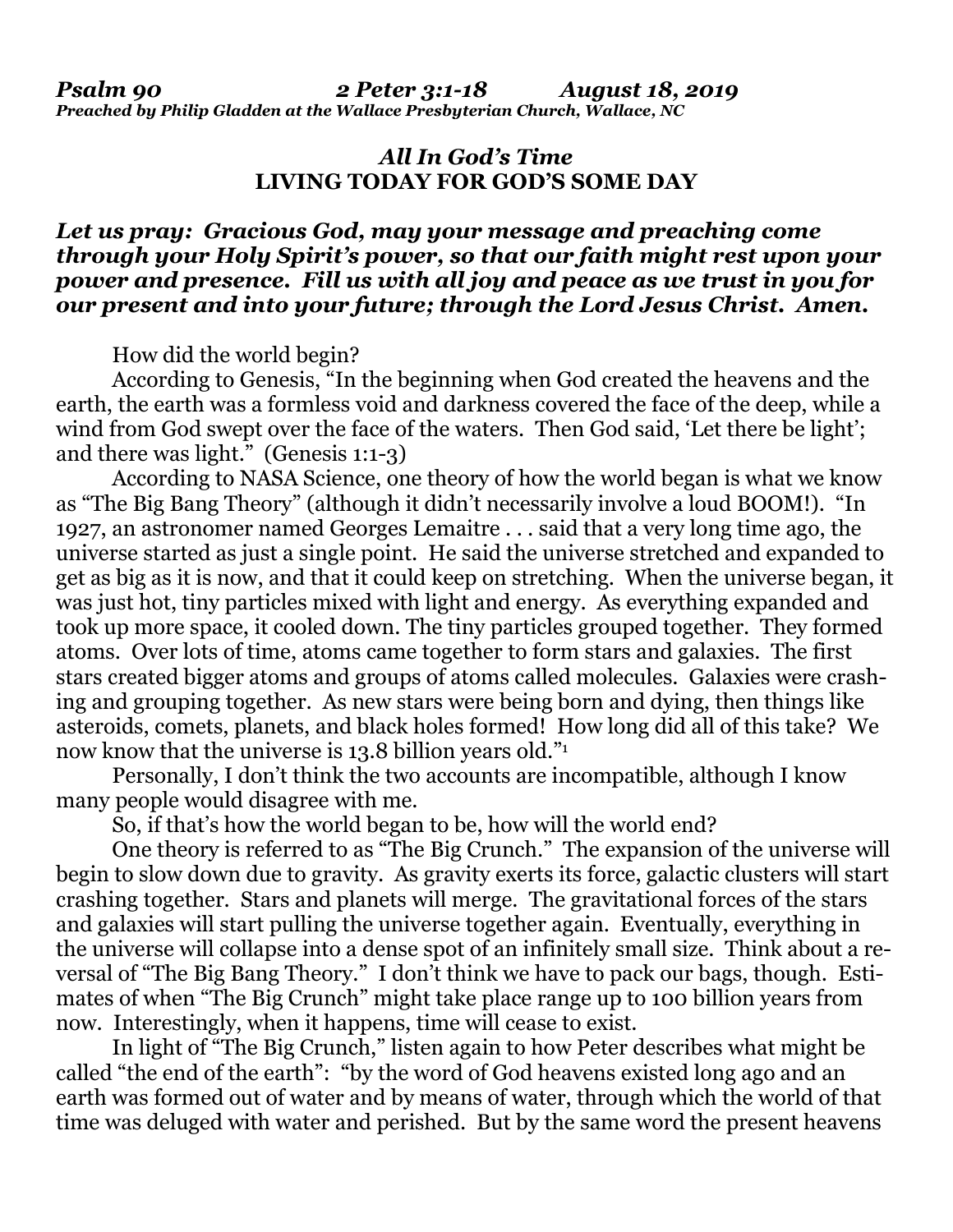and earth have been reserved for fire, being kept until the day of judgment and destruction of the godless. But the day of the Lord will come like a thief, and then the heavens will pass away with a loud noise, and the elements will be dissolved with fire, and the earth and everything that is done on it will be disclosed." (2 Peter 3:5-6, 10)

Again, personally, I don't think the two accounts are incompatible, because I don't think they're necessarily talking about the same thing. In fact, they both share the idea of intense heat being involved. And note this — we don't know when either one of them is going to happen! NASA says some time in the next 100 billion years. Peter says, "with the Lord one day is like a thousand years, and a thousand years are like one day." (2 Peter 3:8)

I just finished reading the newest book by New York Times op-ed writer David Brooks called *The Second Mountain: The Quest for a Moral Life*. In Part IV, "Philosophy and Faith," he writes about coming to faith/coming back to faith in a chapter he calls "A Most Unexpected Turn of Events." He writes about the stories of Adam and Eve, Moses, the prodigal son and his father, and comments, "These stories are not just about common things that happen to people. They are representations of ongoing moral life. We are alive in the natural world, and we use science to understand that layer of aliveness. We are also alive in another dimension, the dimension of spirit and meaning. We use the biblical stories to understand that dimension of aliveness." He goes on to say, "If there are no overarching stories, then life is meaningless. Life does not feel meaningless. These stories provide, in their simple yet endlessly complex ways, a living script. They provide the horizon of meaning in which we live our lives not just our individual lives, but our lives together. These stories describe a great moral drama, which is not an individual drama but a shared drama. We are still a part of this drama . . . created and being created still."<sup>2</sup>

That's a good description of how we can read and understand the scriptures — "they provide the horizon of meaning in which we live our lives — not just our individual lives, but our lives together." How, then, are we to hear and become part of Peter's story which he probably wrote at the end of the first century A.D. and in which he talks about "the heavens passing away with a loud noise and the elements being dissolved with fire"?

It's no coincidence that this language in 2 Peter sounds a lot like Revelation. It's also no coincidence that people who find Revelation frightening would probably also find Peter's description of the end of the world just as frightening. And yet . . . as I always emphasize whenever I teach Revelation, before you ever get to any of the "scary stuff" in Revelation, you have to read chapters 4 & 5, which paint a vivid picture of God sitting on his throne in heaven, reigning supreme, with the Lamb who died for your sins and mine sitting there with him. In the words of David Brooks, this is "the horizon of meaning in which we live our lives." And it is a horizon of hope — in Revelation, in Psalm 90, in 2 Peter 3:10.

Before you get to verse 10 in 2 Peter 3, you must read verse 9, which offers this word of hope and moral challenge: "The Lord is not slow about his promise, as some think of slowness, but is patient with you, not wanting any to perish, but all to come to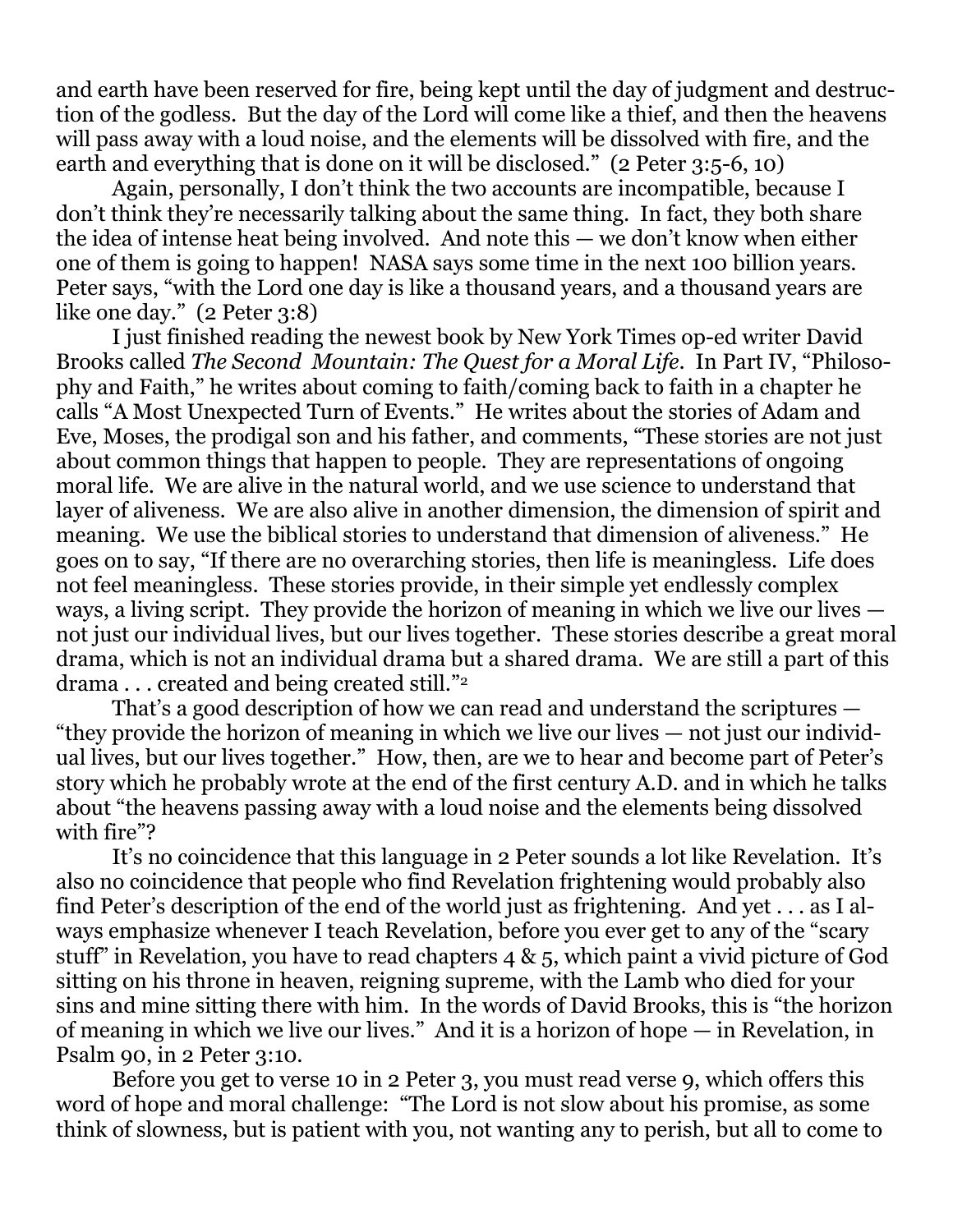repentance." Peter was contending against scoffers who, already just forty or fifty years after Jesus died and was raised again, were questioning if God could be trusted to be true to his promise. After all, they said, it's already been forty or fifty years since Jesus promised to come again, and where is he? If he hasn't come back by now, why should we think he will ever return? And, if that's true, how can we trust any of God's promises? We might as well just live however we want to live.

Now, multiply that attitude by 2,000 years, and you begin to understand how, even as people of faith, we can begin to lose our sense of urgency and hope and expectation that God's promises in Jesus Christ will come true. But that's exactly when God's time comes into play or, as Peter writes, "do not ignore this one fact, that with the Lord one day is like a thousand years, and a thousand years are like one day." (2) Peter 3:8) The psalmist said the same thing, many years before Peter wrote his letter: "For a thousand years in your sight are like yesterday when it is past, or like a watch in the night." (Psalm 90:4)

I don't think we need to spend much time worrying about when "The Big Crunch" is going to happen. By the same token, I don't think we need to spend much time worrying about when Jesus is going to return or when the world is going to end. After all, even Jesus himself told his disciples, "But about that day or hour no one knows, neither the angels in heaven, nor the Son, but only the Father. Beware, keep alert; for you do not know when the time will come. And what I say to you I say to all: Keep awake." (Mark 13:32-33, 37)

But that is very different from saying we ought to be *very* concerned about how we live in the meantime. That's Peter's point as he writes, "Since," and "Therefore" ... "What sort of persons ought you to be in leading lives of holiness and godliness, waiting for and hastening the coming of the day of God? In accordance with his promise, we wait for new heavens and a new earth, where righteousness is at home." (2 Peter 3:11, 13)

I hope you realize and can appreciate that the hymns we sing in Sunday worship are chosen with care and for a particular purpose (even if they're not always the most familiar). Today's hymns are taken from two sections in *Glory to God*. Hymns 347 - 369 are hymns about Christ's Return and Judgment, and include "Let All Mortal Flesh Keep Silence," "My Hope Is Built on Nothing Less, "Rejoice, the Lord is King!," "Love Divine, All Loves Excelling," "Come, Ye Thankful People, Come," and "Mine Eyes Have Seen the Glory of the Coming of the Lord."

Our opening hymn "My Lord! What a Morning" comes from this section. We sang about hearing the trumpet sound when the stars begin to fall. We sang about the sinners crying and the Christians shouting, when the stars began to fall. An early version of the song is connected to Edisto Island, South Carolina. Interestingly, two different editions from 1874 and 1875 have different spellings for "morning" — one was "m-o-r-n-i-n-g" and the other was "m-o-u-r-n-i-n-g." In the *Glory to God Companion*, you read, "Ultimately, the two spellings describe different sides of the same coin. The redeemed will rejoice on the day of the general resurrection, the 'great getting-up morning,' and those who are not redeemed will weep. However this debated word is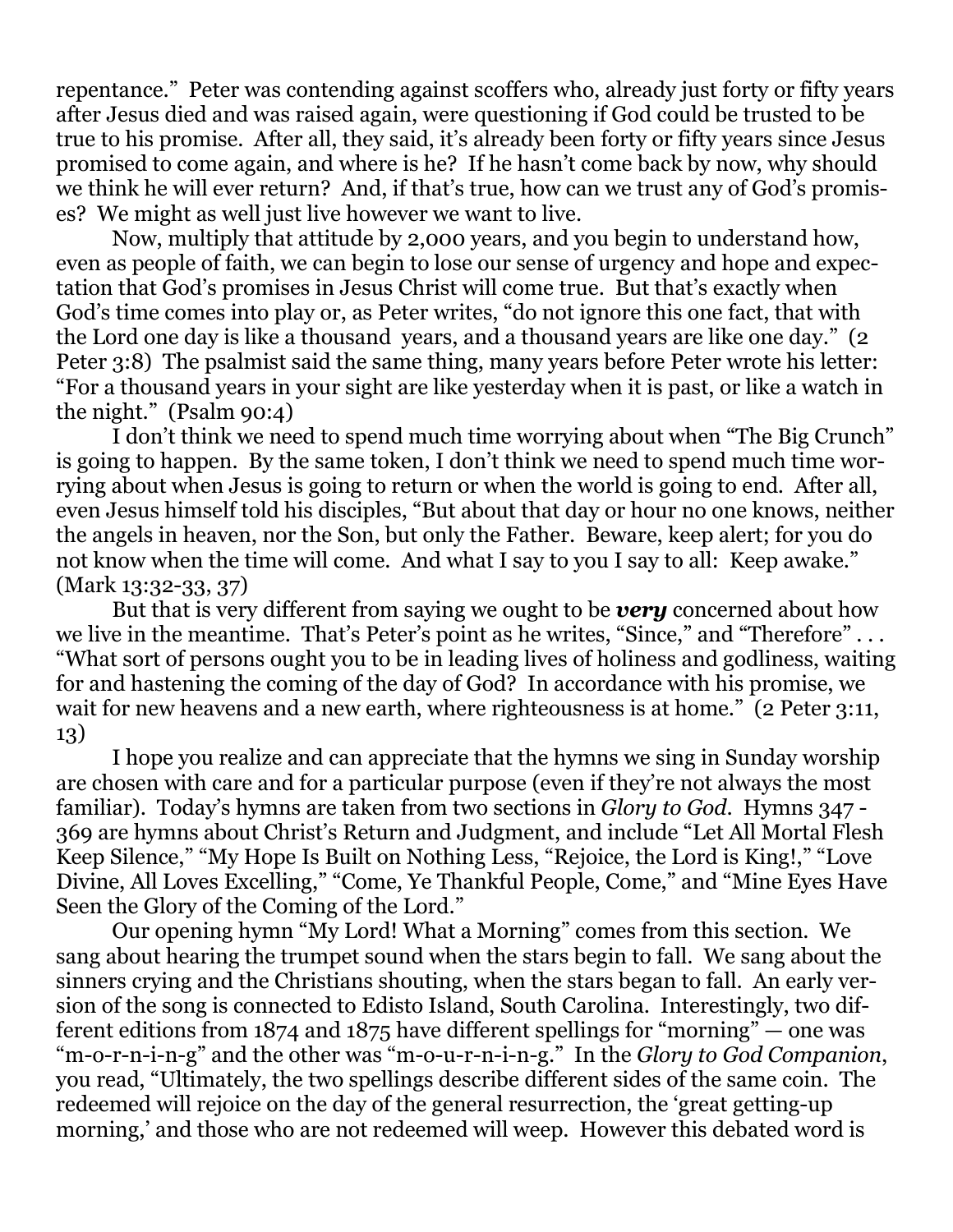spelled, the larger truth is that Christ's coming in glory will be a cosmic event, one involving the whole creation that is being made new."<sup>3</sup>

Hymns 370 - 384 are about "A New Heaven and a New Earth" and include "Shall We Gather at the River," "I Want to Walk as a Child of the Light," and "We Shall Overcome." Our second and third hymns are taken from this section, which reminds us of Revelation 21:1, "Then I saw a new heaven and a new earth; for the first heaven and the first earth had passed away, and the sea was no more."

Maltbie Babcock, a Presbyterian minister in upstate New York, would tell his wife "I am going out to see the Father's world" as he left for his daily walks. When he died in 1901, his wife released a collection of his poems called *Thoughts for Everyday Living*. One of the poems was called "My Father's World" and had sixteen four-line stanzas (aren't you glad we only sang two this morning?). The two verses we did sing talk about the beauty and wonder of God's creation and God's sovereign care and power over this world: "though the wrong seems oft so strong, God is the ruler yet. The battle is not done: Jesus who died shall be satisfied, and earth and heaven be one."<sup>4</sup>

Our closing hymn is "Soon and Very Soon" by Andrae Crouch. Even though we've established that we don't know exactly when that is going to happen (after all, a thousand years in the Lord's sight are like one day), the hymn expresses the hope and anticipation and expectation of the believer's life today — all of which are motives for righteous living today as we wait for God's some day. Again, as the *Glory to God Companion* points out, "Especially when coupled with the 'Hallelujah' refrain, the tone is full of excitement and joyful expectation, a far cry from the fearful attitudes that once characterized portrayals of Christ's return. Christ is no longer the forbidding Judge but the consoling and life-bestowing King. The repetition of the first stanza as the last accentuates the sense of anticipation that is central to this gospel hymn."<sup>5</sup>

If I were you, I wouldn't worry too much about "The Big Crunch." After all, it might be 100 billion years away. By the same token, I wouldn't worry about "the end of the world" but I would encourage you to take seriously what it means to live as God's people today in light of the promise that some day, Christ will return in all of his glory. And, when that happens, contrary to "The Big Crunch" it won't be the destruction of the world, but "God's re-creation of the new day, a new heaven and a new earth."

In 1978, the Presbyterian Church approved a document called "The Doctrine of Last Things." This was during the heyday of books about the Rapture and the end times and the end of the world. I can't read the whole thing to you this morning, but will be glad to share a link with you so you can read it for yourself online. However, I would like to share a few of the topic sentences and the conclusion:

\* We believe in focusing more on the fact of Christ's return than in speculating on how it may occur.

\* We believe in trusting that God has all things under control even when we cannot see the future clearly.

\* We believe that to wait expectantly for Christ's return is the command to every believer.